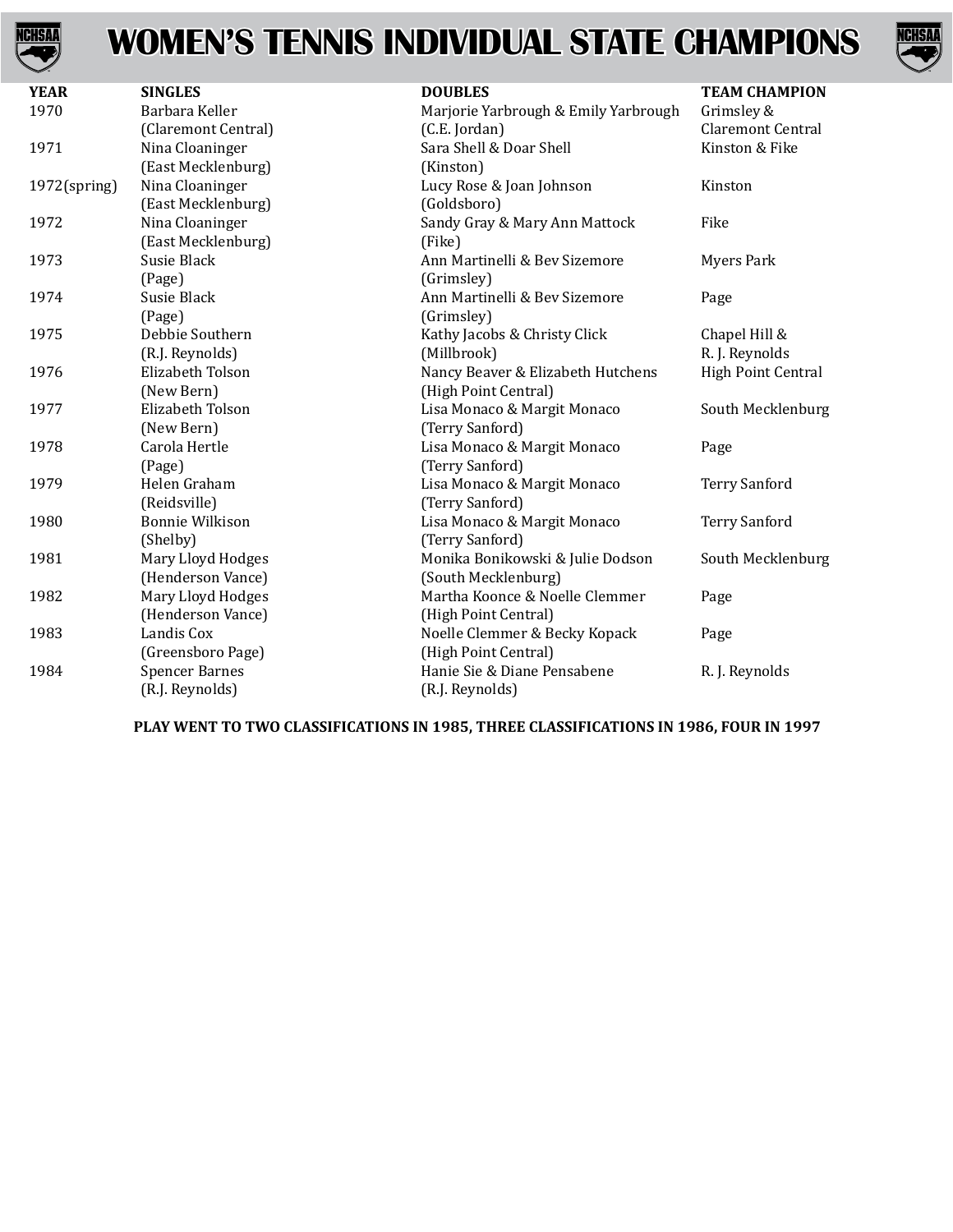



| 1A/2A CLASSIFICATION              |                                      |                                                     |                                    |  |
|-----------------------------------|--------------------------------------|-----------------------------------------------------|------------------------------------|--|
| <b>SINGLES</b>                    | <b>DOUBLES</b>                       |                                                     | <b>TEAM CHAMPION</b>               |  |
| Susan Saunders                    | Sloan Whitman & Saundra Davis        |                                                     | Salisbury                          |  |
| (Salisbury)                       | (Lexington)                          |                                                     |                                    |  |
| Susan Saunders                    |                                      |                                                     | Newton-Conover                     |  |
| (Salisbury)                       | (Newton-Conover)                     |                                                     |                                    |  |
| Susan Saunders                    | Christie Sanders & Keri Whitehead    |                                                     | Mount Airy                         |  |
| (Salisbury)                       | (Mount Airy)                         |                                                     |                                    |  |
| Fonny Yoer                        | Christie Sanders & Keri Whitehead    |                                                     | Mount Airy                         |  |
| (Salisbury)                       | (Mount Airy)                         |                                                     |                                    |  |
| Laura Cowman                      | Christie Sanders & Keri Whitehead    |                                                     | Charlotte Catholic                 |  |
| (Charlotte Catholic)              | (Mount Airy)                         |                                                     |                                    |  |
| Laura Cowman                      | Julie Brown & Melissa King           |                                                     | Charlotte Catholic                 |  |
| (Charlotte Catholic)              | (Starmount)                          |                                                     |                                    |  |
| Laura Cowman                      | Shannon Spencer & Kelly Christiansen |                                                     | Charlotte Catholic                 |  |
| (Charlotte Catholic)              | (Newton-Conover)                     |                                                     |                                    |  |
| <b>SINGLES</b>                    |                                      | <b>DOUBLES</b>                                      |                                    |  |
| Laura Cowman (Charlotte Catholic) |                                      | Beth Baxley & Diana Everette (St. Pauls)            |                                    |  |
| Julianne Treme (Salisbury)        |                                      | Ginny Stroud & Meredith Campbell (Mooresville)      |                                    |  |
| Julianne Treme (Salisbury)        |                                      | Lisa Witherspoon & Leslie Van Dyke (Newton-Conover) |                                    |  |
| Julianne Treme (Salisbury)        |                                      | Elizabeth Wurster & Jamie Graham (Salisbury)        |                                    |  |
| Julianne Treme (Salisbury)        |                                      | Elizabeth Wurster & Jamie Graham (Salisbury)        |                                    |  |
|                                   |                                      |                                                     | Christi Cranford & Laura Hunsucker |  |

## **PLAY WENT TO FOUR CLASSES IN 1997**

## **1A CLASSIFICATION**

| <b>YEAR</b> | <b>SINGLES</b>                                  | <b>DOUBLES</b>                                                                                   |
|-------------|-------------------------------------------------|--------------------------------------------------------------------------------------------------|
| 1997        | Dana Bowers (South Stanly)                      | Lori Campbell & Marie Reynolds (East Montgomery)                                                 |
| 1998        | Lauren Whan (East Surry)                        | Kayla Tucker & Tasha Mabe (North Stokes)                                                         |
| 1999        | Megan Bullins (North Stokes)                    | Kayla Tucker & Christie Williams (North Stokes)                                                  |
| 2000        | Jennifer Pharr (Hendersonville)                 | Kayla Tucker & Leslie Watts (North Stokes)                                                       |
| 2001        | Edina Lazar (Polk County)                       | Leslie Watts & Mallory Williams (North Stokes)                                                   |
| 2002        | Helen Mathias (Jordan-Matthews)                 | Mallory Williams and Kasey Mabe (North Stokes)                                                   |
| 2003        | Helen Mathias (Jordan-Matthews)                 | Mary Elizabeth Rouse and Jessica Eblen (Hendersonville)                                          |
| 2004        | Kasey Mabe (North Stokes)                       | Jeanne-Marie LaBorde and Jessica Eblen (Hendersonville)                                          |
| 2005        | Kasey Mabe (North Stokes)                       | Jeanne-Marie LaBorde and Jessica Eblen (Hendersonville)                                          |
| 2006        | Maggie Ronan (Bishop McGuinness)                | Liana Roux and Amy Bahr (N.C. School of Science and Math)                                        |
| 2007        | Frederike Stutt (Topsail)                       | Liana Roux and Amy Bahr (N.C. School of Science and Math)                                        |
| 2008        | Danielle McGee (Topsail)                        | Jessie Elmore and Brianna Fulp (East Wilkes)                                                     |
| 2009        | Megan Shelton (East Surry)                      | Teresa Pincus and Laura Outlaw (N.C. School of Science and Math)                                 |
| 2010        | Lori Wang (Raleigh Charter)                     | Nelessa Lewis and Janice Wong (N.C. School of Science and Math)                                  |
| 2011        | Jordan Jackson (Mount Airy)                     | Delana Hinson and Samantha Kellis (East Montgomery)                                              |
| 2012        | Hannah Archer (Lake Norman Charter)             | Libby Fowler and Brooke Herlocker (Gray Stone Day)                                               |
| 2013        |                                                 | Courtney Mudge (Community School of Davidson) Libby Fowler and Brooke Herlocker (Gray Stone Day) |
| 2014        | Morgan Auger (Bishop McGuinness)                | Courtney Mudge and Marisa Deininger (Community School of Davidson)                               |
| 2015        | Marisa Deininger (Community School of Davidson) | Morgan Auger and Anna Petrangeli (Bishop McGuinness)                                             |
| 2016        | Marisa Deininger (Community School of Davidson) | Courtney Williamson and Linsey Batten (Chatham Central)                                          |
| 2017        | Brenna Bryant (Tarboro)                         | Hannah Jenne and Tana Harris (Polk County)                                                       |
| 2018        | Sabrina Grewal (Research Triangle)              | Camryn McClure & Emma Rowe (Raleigh Charter)                                                     |
| 2019        | Andersen Schubert (Pine Lake Prep)              | Anisah Sison & Abby Armistead (Franklin Academy)                                                 |
| 2020-21     | Andersen Schubert (Pine Lake Prep)              | Sabrina Grewal & Olivia Hankinson (Research Triangle)                                            |
|             |                                                 |                                                                                                  |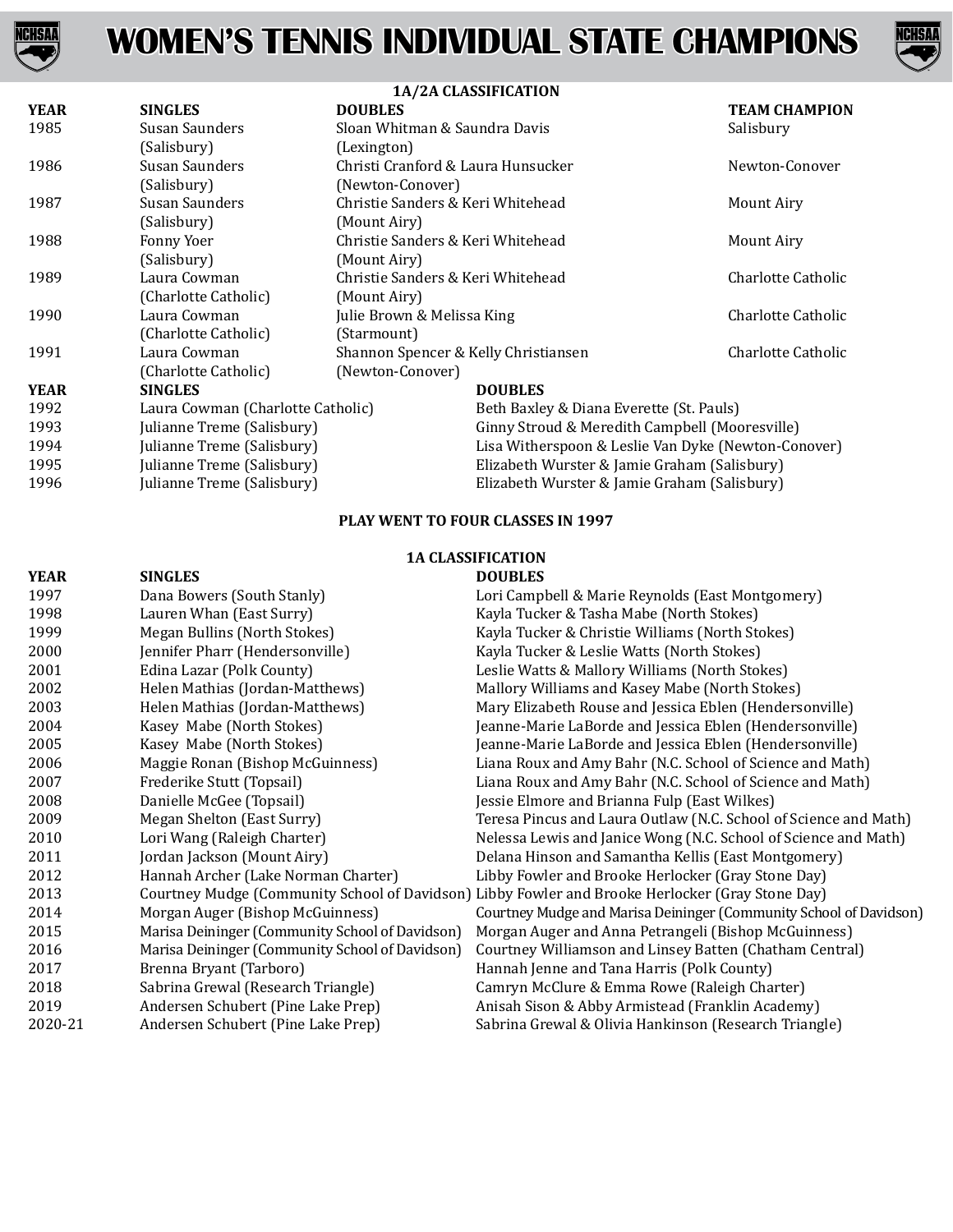



|              | <b>2A CLASSIFICATION</b>                                                |                                      |                                                                                                                |                      |
|--------------|-------------------------------------------------------------------------|--------------------------------------|----------------------------------------------------------------------------------------------------------------|----------------------|
| <b>YEAR</b>  | <b>SINGLES</b>                                                          |                                      | <b>DOUBLES</b>                                                                                                 |                      |
| 1997         | McCall Holman (Shelby)                                                  |                                      | Katie Neal & Holly McFarland (Statesville)                                                                     |                      |
| 1998         | McCall Holman (Shelby)                                                  |                                      | Ashley Willis & Michelle Williams (Shelby)                                                                     |                      |
| 1999         | McCall Holman (Shelby)                                                  |                                      | Ashley Willis & Michelle Williams (Shelby)                                                                     |                      |
| 2000<br>2001 | Catherine Koontz (Lexington)<br>Michelle Alexander (Charlotte Catholic) |                                      | Kelly Fleck & Mary Bruce Cartner (Statesville)                                                                 |                      |
| 2002         | Emily Mathis (Wilkes Central)                                           |                                      | Ashley Willis and Michelle Williams (Shelby)<br>Allison Cobb and Amy Beaman (Greene Central)                   |                      |
| 2003         | <b>Britney Cloer (Brevard)</b>                                          |                                      | Emily Mathis and Alexis Elmore (Wilkes Central)                                                                |                      |
| 2004         | <b>Britney Cloer (Brevard)</b>                                          |                                      | Liz Tans and Jenna Siskey (Charlotte Catholic)                                                                 |                      |
| 2005         | Britney Cloer (Brevard)                                                 |                                      | Hollyn Alberghini and Emily Morton (West Stanly)                                                               |                      |
| 2006         | Britney Cloer (West Henderson)                                          |                                      | Betsy Martin and Erin Mode (Shelby)                                                                            |                      |
| 2007         | Puja Patel (Greene Central)                                             |                                      | Casey Collins and Susie Wear (Salisbury)                                                                       |                      |
| 2008         | Lauren Brooker (Cardinal Gibbons)                                       |                                      | Hannah Lebowitz and Kirstin Meyerhoeffer (Salisbury)                                                           |                      |
| 2009         | Hannah Lebowitz (Salisbury)                                             |                                      | McKenna Karas and Kalli Karas (Cuthbertson)                                                                    |                      |
| 2010         | Hillary Lutz (Shelby)                                                   |                                      | McKenna Karas and Kalli Karas (Cuthbertson)                                                                    |                      |
| 2011         | Kalli Karas (Cuthbertson)                                               |                                      | Joy Loeblein and Erika Nelson (Salisbury)                                                                      |                      |
| 2012<br>2013 | Nancy Bridges (Shelby)<br>Cassidy Shell (Bandys)                        |                                      | Emma McLeod and Taylor Snowdon (Brevard)                                                                       |                      |
| 2014         | Kayla Honeycutt (Salisbury)                                             |                                      | Alexander Drye and Madeline Hoskins (Salisbury)                                                                |                      |
| 2015         | Zoe Huffman (Maiden)                                                    |                                      | Hannah Archer and Olivia Archer (Lake Norman Charter)<br>Hannah Archer and Olivia Archer (Lake Norman Charter) |                      |
| 2016         | Olivia Archer (Lake Norman Charter)                                     |                                      | Zoe Huffman and Toni Laney (Maiden)                                                                            |                      |
| 2017         | Zoe Huffman (Maiden)                                                    |                                      | Madison Polyasko and Veronica Judson (Smoky Mountain)                                                          |                      |
| 2018         | Zoe Huffman (Maiden)                                                    |                                      | Alexis Wolgemuth & Emily Campbell (Fred T. Foard)                                                              |                      |
| 2019         | Lauren Baddour (Carrboro)                                               |                                      | Alexis Wolgemuth & Hannah Cummings (Fred T. Foard)                                                             |                      |
| 2020-21      | Alexis Wolgemuth (Fred T. Foard)                                        |                                      | McCollough Perry & Eliza Perry (Hendersonville)                                                                |                      |
|              |                                                                         |                                      | <b>3A CLASSIFICATION</b>                                                                                       |                      |
| <b>YEAR</b>  | <b>SINGLES</b>                                                          | <b>DOUBLES</b>                       |                                                                                                                | <b>TEAM CHAMPION</b> |
| 1985         | 3A/4A Combined                                                          |                                      |                                                                                                                |                      |
| 1986         | Karen John                                                              | Julie Denison & Heidi Weilbacher     |                                                                                                                | T.W. Andrews         |
|              | (T.W. Andrews)                                                          | (T.C. Roberson)                      |                                                                                                                |                      |
| 1987         | Miki Hosek                                                              | Melinda Allison & Anne White         |                                                                                                                | Madison-Mayodan      |
|              | (Madison-Mayodan)                                                       | (T.C. Roberson)                      |                                                                                                                |                      |
| 1988         | Helen Spencer                                                           | Lisa Manning & Renee Manning         |                                                                                                                | Williams             |
| 1989         | (Williams)<br>Heidi Smith                                               | (Washington)<br>Chau Dang & Tam Dang |                                                                                                                | <b>Brevard</b>       |
|              | (Brevard)                                                               | (Northeast Guilford)                 |                                                                                                                |                      |
| 1990         | <b>Melody Drenning</b>                                                  | Lannette West & Stacey Troy          |                                                                                                                | T. C. Roberson       |
|              | (T.C. Roberson)                                                         | (T.C. Roberson)                      |                                                                                                                |                      |
| 1991         | Sybil Parker                                                            | Tam Dang & Chi Dang                  |                                                                                                                | <b>Brevard</b>       |
|              | (Brevard)                                                               | (Northeast Guilford)                 |                                                                                                                |                      |
| <b>YEAR</b>  | <b>SINGLES</b>                                                          |                                      | <b>DOUBLES</b>                                                                                                 |                      |
| 1992         | Melody Drenning (T.C. Roberson)                                         |                                      | Catherine Morgan & Sarah Braddy (Washington)                                                                   |                      |
| 1993<br>1994 | Jackie Houston (Kings Mountain)<br>Jackie Houston (Kings Mountain)      |                                      | Courtney Dyer & Creecy Chandler (Williams)<br>Katie Neal & Holly McFarland (Statesville)                       |                      |
| 1995         | Jackie Houston (Kings Mountain)                                         |                                      | Haley Chitty & Kirby Noblitt (Shelby)                                                                          |                      |
| 1996         | Jackie Houston (Kings Mountain)                                         |                                      | Gene Holman & McCall Holman (Shelby)                                                                           |                      |
| 1997         | Natalie Cherry (Washington)                                             |                                      | Martine Street & Julie Robinson (Williams)                                                                     |                      |
| 1998         | Natalie Cherry (Washington)                                             |                                      | Lauren Williams & Desiree Schmalz (East Chapel Hill)                                                           |                      |
| 1999         | Sallie Kiser (Morehead)                                                 |                                      | Marilyn Clark & Tiphanie Clark (East Chapel Hill)                                                              |                      |
| 2000         | Elizabeth Kernodle (Williams)                                           |                                      | Marilyn Clark & Lauren Williams (East Chapel Hill)                                                             |                      |
| 2001         | Kelly Fleck (Statesville)                                               |                                      | Alli Benton & K.K. Walston (Fike)                                                                              |                      |
| 2002         | Lauren Isenhour (Fred T. Foard)                                         |                                      | Alli Benton & K.K. Walston (Fike)                                                                              |                      |
| 2003<br>2004 | Lauren Isenhour (Fred T. Foard)<br>Alexa Ely (Asheville)                |                                      | Shea Huxtable & Whitney Draper (East Chapel Hill)<br>Julia Howard & Jackie Colvin (East Chapel Hill)           |                      |
| 2005         | Cameron Chatman (Ragsdale)                                              |                                      | Caroline Kuttner & Alley Leahy (Charlotte Catholic)                                                            |                      |
| 2006         | Emily Mauser (Hickory)                                                  |                                      | Stephani Synn & Stephanie Teague (Hickory)                                                                     |                      |
| 2007         | Stephani Synn (Hickory)                                                 |                                      | Carolyn Kernodle & Adele Henderson (Williams)                                                                  |                      |
| 2008         | Kathryn Talbert (Lake Norman)                                           |                                      | Lauren Vaughn & Shannon Melrose (T.C. Roberson)                                                                |                      |
| 2009         | Neena Wanko (Union Pines)                                               |                                      | Tori Helpingstine & Hannah Kimbrough (Chapel Hill)                                                             |                      |
| 2010         | MacKenzie LaSure (Asheville)                                            |                                      | Sarah Carroll & Kindell Schmitt (Weddington)                                                                   |                      |
| 2011         | MacKenzie LaSure (Asheville)                                            |                                      | Lauren Brooker & Caroline Smith (Cardinal Gibbons)                                                             |                      |
| 2012         | Masey DeMoss (McMichael)                                                |                                      | Emma Yates & Heidi Swope (Weddington)                                                                          |                      |
| 2013         | Heide Swope (Weddington)                                                |                                      | Devin Knors & Lizzie Galush (Cardinal Gibbons)                                                                 |                      |
| 2014<br>2015 | Adrienne Haynes (Asheville)<br>Adrienne Haynes (Asheville)              |                                      | Devin Knors & Jenna Knors (Cardinal Gibbons)<br>Mary Beth Jackson & Hailee Haymore (Union Pines)               |                      |
| 2016         | Kate Earnhardt (Concord)                                                |                                      | Natalie Lutz & Madelynn Frye (Kings Mountain)                                                                  |                      |
| 2017         | Rose Kenny (Charlotte Catholic)                                         |                                      | Savannah Bright & Stela Joksimovic (East Chapel Hill)                                                          |                      |
| 2018         | Rose Kenny (Charlotte Catholic)                                         |                                      | Sophie Imhof & Ella Imhof (Marvin Ridge)                                                                       |                      |
| 2019         | Rose Kenny (Charlotte Catholic)                                         |                                      | Maggie Gehrig & Ava Tan (Charlotte Catholic)                                                                   |                      |
|              |                                                                         |                                      |                                                                                                                |                      |

2020-21 Maggie Gehrig (Charlotte Catholic) Ava Tan & Kaitlyn Tozzi (Charlotte Catholic)